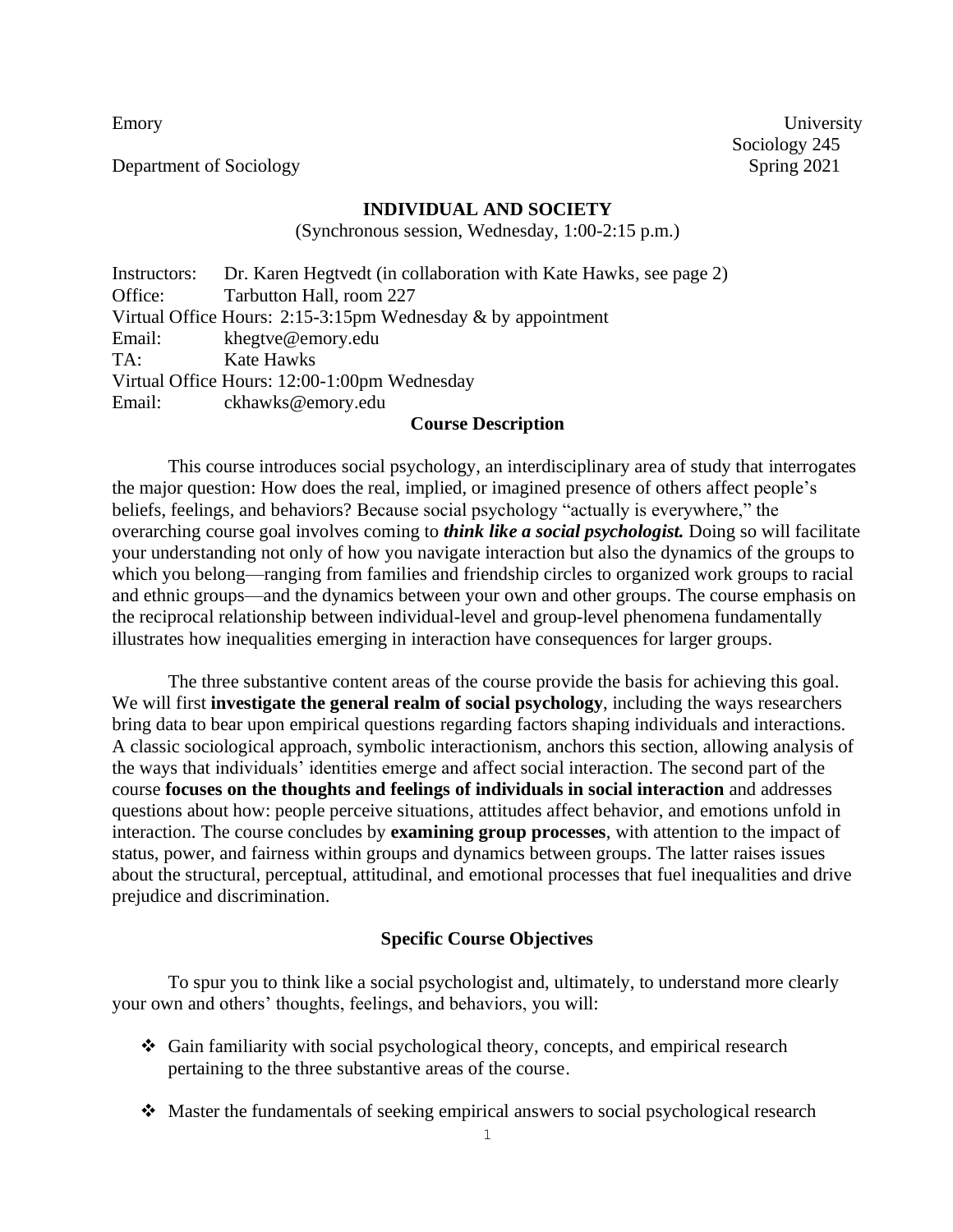questions and formulate your own (mini) research project.

- ❖ Skillfully analyze and assess the nature of social interaction and apply your knowledge of social psychological principles to social behavior in a wide variety of contexts.
- ❖ Contrast analytically the underlying individual- and group-level processes that produce inequalities in society.

#### **Explanatory Notes: Online Offering and Collaborative Teaching**

This course will be conducted completely online. We will meet once a week in synchronous or "real-time" sessions, which will allow the usual give and take found in a traditional classroom as well as opportunities for questions, discussions, and group activities. Asynchronous preparation materials, including pre-recorded lecture segments, reading materials, exercises, and short assignments, will be available on Canvas along with completion dates. As you will see, the Canvas course site reveals 13 substantive "modules," each intended to highlight topics constituting the three previously described content areas. For each module, an "Overview" page details the chronology of weekly activities (though please relay any sources of confusion so that they can be rectified as quickly as possible!).

Last fall, I taught this course collaboratively with the instructor for the other section of Soc 245, Kate Hawks, a fourth-year graduate student in Sociology. We pooled our efforts to develop this online version of Soc 245, using the same syllabus, lectures, readings, exercises, assignments, and exams but teaching our respective synchronous sessions separately. For the asynchronous materials, Kate recorded half of the lecture videos, and I recorded the other half. This spring, we will again use these recorded lecture videos, and Kate will serve as the teaching assistant for the class.

We will use **[Zoom](http://college.emory.edu/oisp/remoteteaching/documents/learning-with-zoom1) to connect for our synchronous sessions**. You will need a computer with reliable high-speed internet access, a webcam/laptop camera, and a microphone. Our class sessions on Zoom will be audio visually recorded. Lectures and other classroom presentations presented through video conferencing and other materials posted on Canvas are for the sole purpose of educating the students enrolled in the course and should not be released publicly (doing so is an Honor Code violation and may violate other state and federal laws, such as the Copyright Act!). To ensure full participation, I hope that you will consent to use audio and video recording of your voice and image, respectively. (If not, please let me know, and during sessions keep your camera off, do not display an image, mute your microphone, and use the chat feature to convey questions).

For our synchronous sessions, **log onto Zoom** via the [Zoom link i](https://emory.zoom.us/j/92018634892?pwd=eStRYmc0dzZyY1dCSmgzQXBMY1pQUT09)n Canvas (found on the homepage) and log in as a guest. You should just type your name (or preferred name). No password is required. If you have not activated your Emory version of Zoom, read the Zoom User Guide for Students, watch the [Learning with Zoom](https://support.zoom.us/hc/en-us/articles/201362193-How-Do-I-Join-A-Meeting-) video (Module 0) before our first synchronous session, and ensure that your webcam and microphone are working correctly.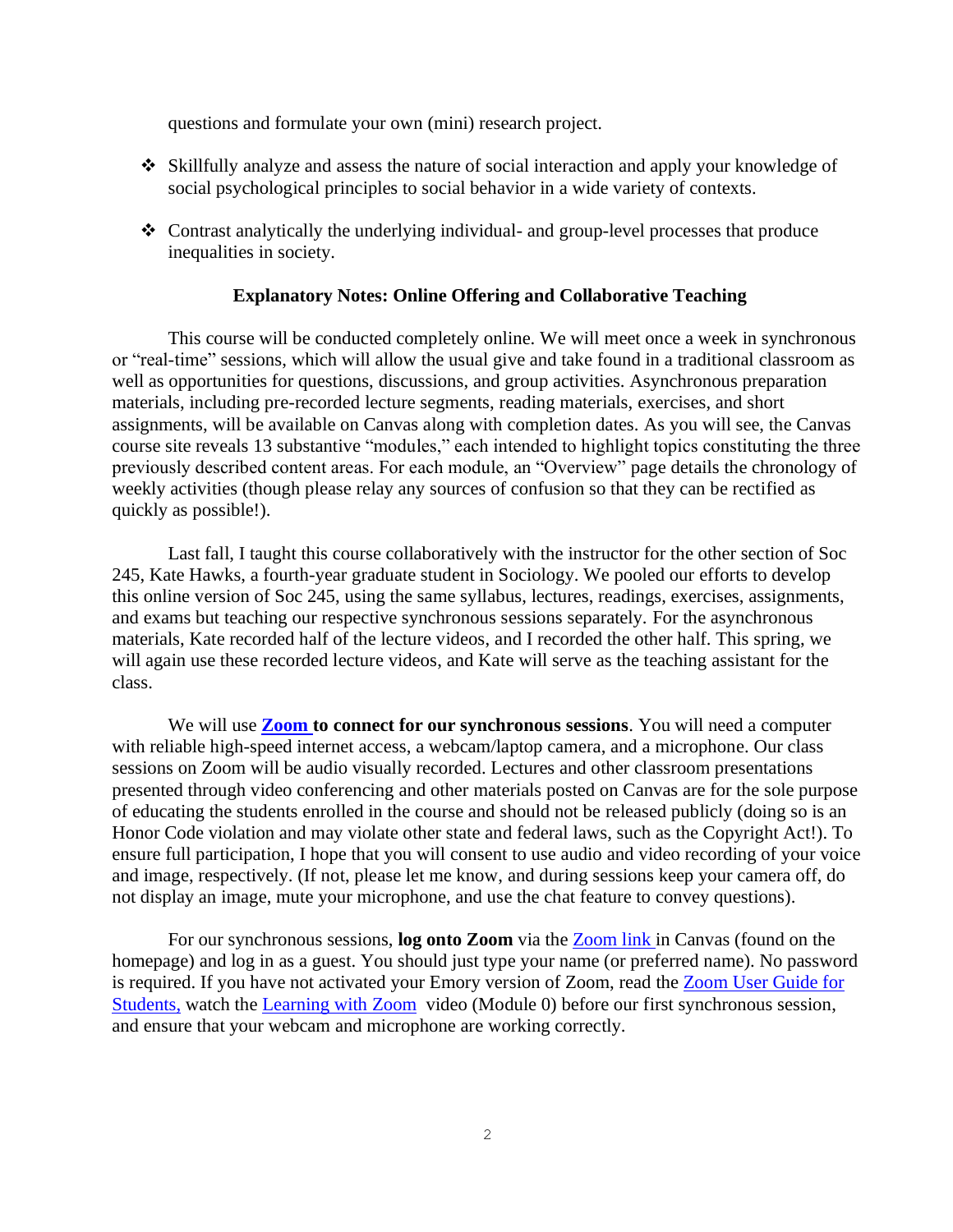#### **Course Readings**

Complete all assigned **readings** as part of the *asynchronous preparation* for the synchronous session.

Main Text: Hegtvedt, Karen A. and Cathryn Johnson. 2018. *Social Psychology: Individuals, Interaction, and Inequality.* Thousand Oaks, CA: Sage. (Noted on syllabus as *SP.)*

> Text may be purchased from the [Emory Barnes & Nobel Bookstore,](https://emory.bncollege.com/shop/emory/page/find-textbooks) via [Sage](https://us.sagepub.com/en-us/nam/social-psychology/book232699)  [Publications](https://us.sagepub.com/en-us/nam/social-psychology/book232699) (rentals available), or at Amazon. Be sure to use one of these reputable dealers (horror stories ensue otherwise). A link to purchase the text can also be found under the "Purchase Course Materials" tab on Canvas.

Readings: Other readings (indicated on course outline) for each module are on the Canvas course site.

#### **Course Requirements**

#### *Overview*

| <b>Description</b>                                      | <b>Dates</b> (tentative) | % of Grade |
|---------------------------------------------------------|--------------------------|------------|
| <b>Exam 1: Questions, Methods, Symbolic Interaction</b> | February 26-March 1      | 15         |
| <b>Exam 2: Perceptual &amp; Affective Processes</b>     | April 2-5                | 15         |
| <b>Exam 3: Group/Intergroup Processes</b>               | May 7-10                 | 15         |
| <b>Research Proposal Paper:</b>                         |                          | (30)       |
| Brief description of topic                              | February 24              |            |
| List of five empirical articles                         | March 24                 | 5          |
| Completed paper                                         | April 21                 | 20         |
| <b>Participation</b>                                    |                          | (25)       |
| Synchronous sessions                                    |                          | 10         |
| Online discussions                                      |                          | 10         |
| "Social psychology moment"                              |                          |            |

#### *Exams*

There will be three essay **exams** (each 15% of your grade) during the semester. Each exam covers materials presented in readings, films, lectures, exercises, discussions, etc., for one part of the course (i.e., they are not formally cumulative). Each exam will consist of either two or three questions. For exams with two questions, you will respond to each question in no more than 400- 500 words or about 1.5 double-spaced pages; for exams with three questions, your responses will be no more than 250-350 words or about 1 double-spaced page for each. The **first two exams** will be **posted by 8 a.m. on the Friday** following the conclusion of course section and **due on Monday, 1 p.m.** The **third exam** will be **posted at 8:00 a.m. on Friday, May 7**, and **is due Monday, May 10 at 2 p.m.**, the end of the regularly scheduled final exam period.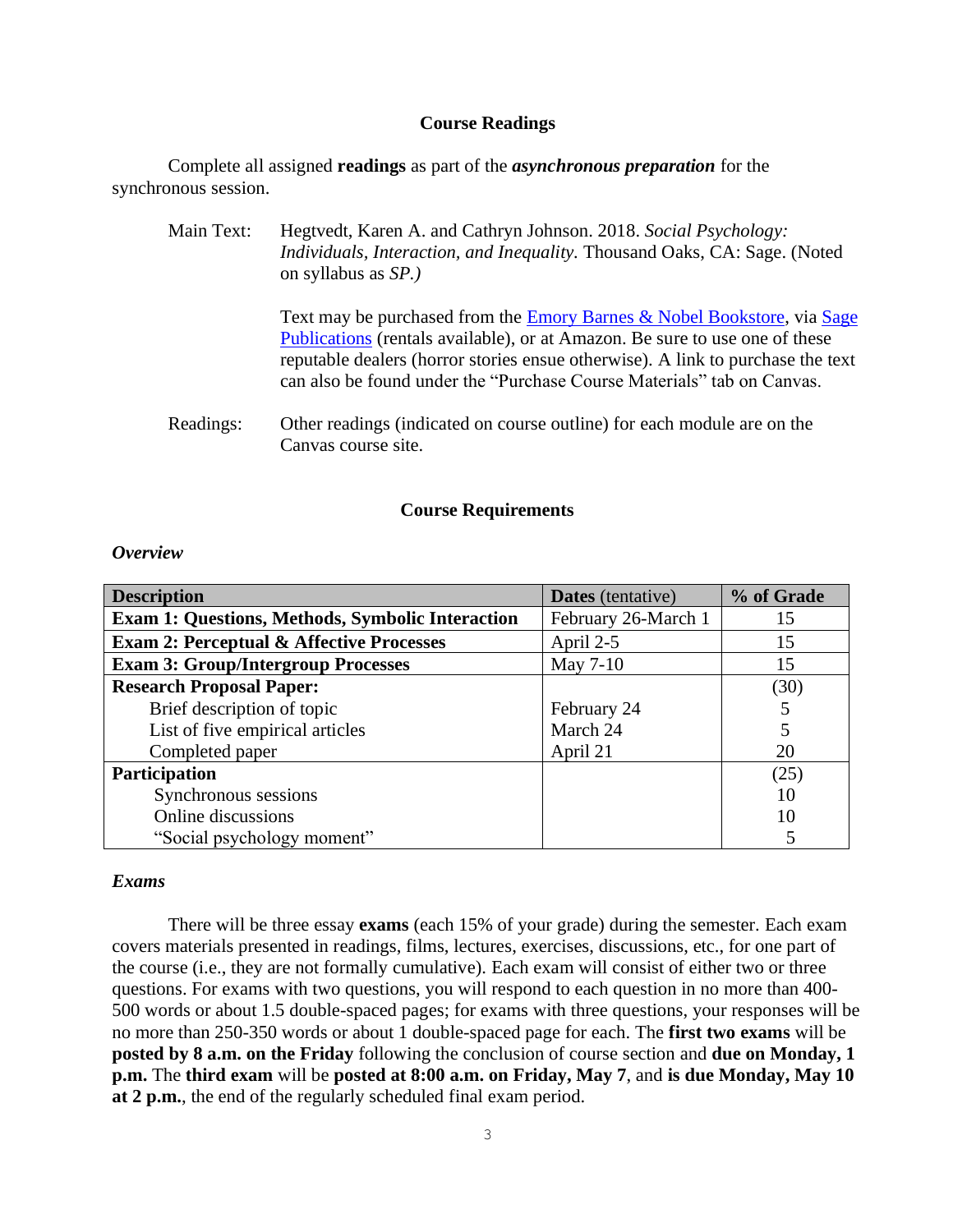#### *Mini Research Proposal Paper*

A 6-page **paper** (60 points, worth 30% of your grade) allows you to examine a social psychological phenomenon that you have experienced or observed. More specifically, you will write a mini empirical research proposal to study an issue of interest to you. In doing so, you will create a theoretical argument based on materials from the class and additional published empirical studies, derive a hypothesis, and describe a means to test the hypothesis (e.g., using survey, experimental, or archival data). (You will not have to collect the data, but you will have to indicate what data patterns would provide confirmation or disconfirmation of your hypotheses.) A handout will provide more details on each part of the assignment. You will submit all portions of the assignment on Canvas.

The first component of the paper assignment (approximately 5% of the total points for the paper) is the submission of a **brief description** of your project or your ideas about what you might do by **February 24**. I will review these short descriptions and provide feedback by **March 10.**

The second component of the paper assignment (again, about 5%) is a list of **five** empirical papers on your topic. While I am reading your descriptions, you can begin to look for articles on your topic using Sociological Abstracts, Soc Index, and/or PsychInfo. The Sociology reference librarian developed a [guide](https://guides.libraries.emory.edu/main/soc245-individual-society) to assist you in this endeavor. These empirical papers should help you to develop an argument regarding the hypothesis your project will examine and assist you in discerning the types of methods that have been used to address questions such as yours. I will provide you with an example of how to present the references for the list of your articles, which will be due by **March 24.** I will provide prompt feedback on the suitability of items on your list.

And, finally, following the guidelines in the paper handout, you will write your research proposal. (Although you write a paper, this course does not fulfill the writing requirement.) Examples of papers by previous students are posted on the Canvas site under the paper assignment. Papers should be submitted by **April 21,** the date of the final exam scheduled for this class. assignment.

#### *Participation*

I will heartily appreciate *timely* arrival to the synchronous session of this course. I recognize that Zoom meetings can be enervating and empathize with the desire to switch off the webcam on your computers. Doing so, however, will lead me to find myself talking to black boxes with white names emblazoned on them or simply still-life pictures of your smiling faces and will detract from the sense of community offered by the course. To avoid such a situation, I am hopeful that I will see animated faces every time we meet (please contact me privately if your circumstances are such that you do not have the technical capacity to use your webcam). During group exercises, your visible and attentive presence is imperative as you will "interact live" with your classmates, as mediated by the technology of the breakout rooms (which the TA or I will visit). We will also periodically have ungraded short polls or quizzes to launch discussions. Throughout our synchronous sessions, you are free to ask questions, offer an example or comment, or respond to the questions I ask, either by raising your hand (figuratively speaking) or using the chat function. Your "live" appearance, contributions to class, and your attendance all constitute your synchronous sessions participation grade (10%).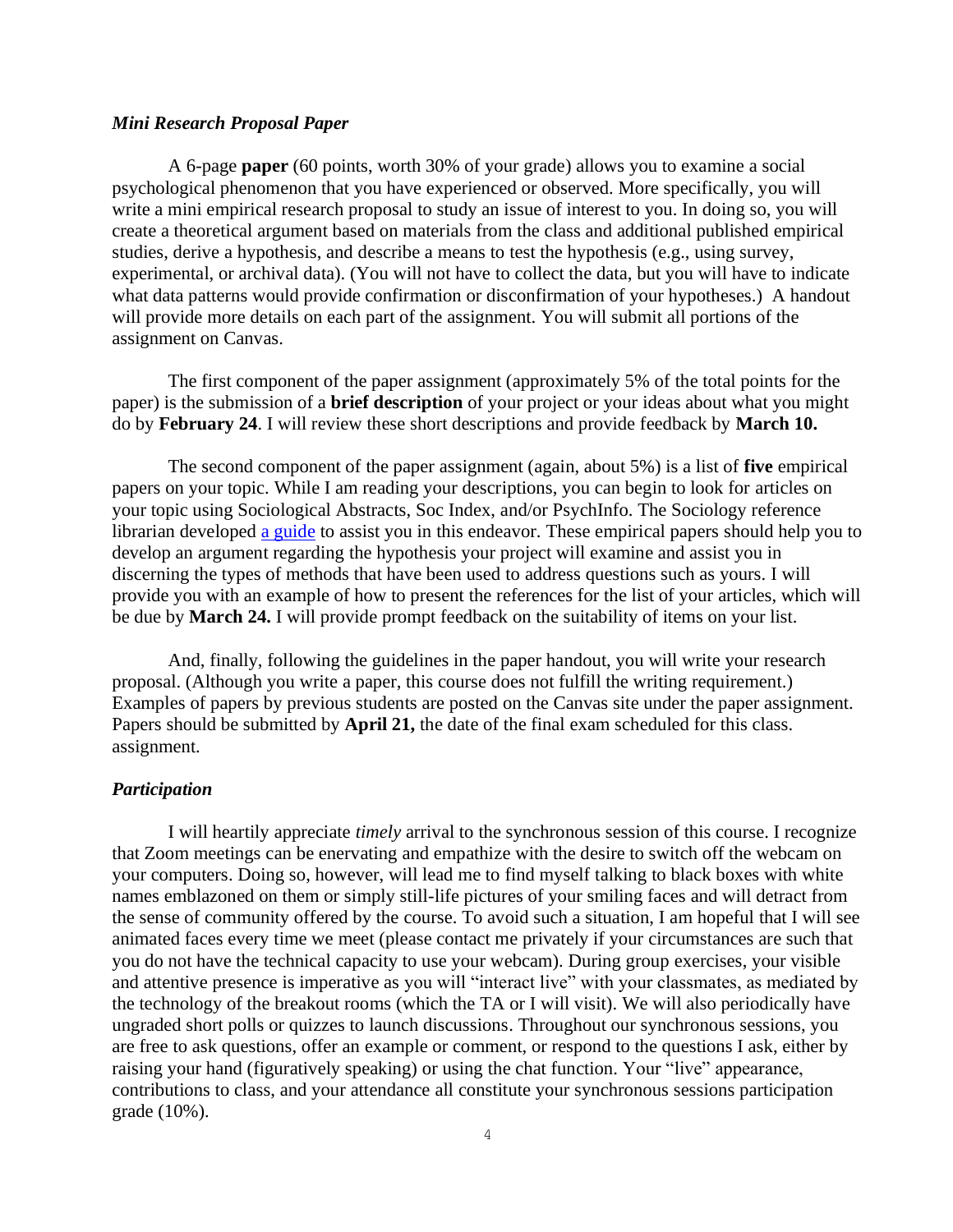Five online discussions (10%) will unfold over the semester, typically in response to a class exercise, reading, or video prompt. Each post (typically 4 points) should appear by Tuesday, midnight (unless otherwise specified). I will drop your lowest post. The discussions will provide students with the opportunity to analyze, from a social psychological perspective, an aspect of their own or others interaction. Responses to discussion prompts will typically be limited to 250 words.

Students will share "social psychology moments" (5%) consisting of a systematic example of course material encountered **outside** the classroom. Examples may come from a print/online article, photo, YouTube video, song, or story. In no more than 3 minutes, students will "apply" theories or research discussed in class to their example. To ensure examples on all course topics, I will ask students for several preferred topics and then construct a schedule of posts/presentations. Students will present their moments during the synchronous session following the introduction of their topic. More detailed instructions to come.

#### **Policies and Resources**

*Considering the Pandemic:* While our experience in the "classroom" may be different from prepandemic semesters, I am hopeful that our online classroom community can thrive regardless of the delivery method. My goal is to ensure quality content, and fair treatment (including grading!) of all students. Despite having taught online Fall semester (and participated in Emory University's workshops on online teaching methods last summer), I still consider myself a novice at teaching online. Given that the class "worked" last fall, I trust it will again. Nonetheless, I appreciate your patience should we face working out some kinks.

Given the public health crisis, I know that your situation regarding health, housing, or other matters may affect your ability to participate in class. Please contact the appropriate Emory student support organizations at the first sign of illness (see [Emory coronavirus FAQ\)](https://www.emory.edu/coronavirus/emory/faq/index.html) or other problem and then reach out to me as soon as feasible. It is easier for me to address your needs if I know about them as soon as they arise. This does not mean I can successfully respond to every request for consideration, but I emphasize that my goal is to do what I can to help you succeed in this course.

*"Presence:"* I envisage everyone in the class will be "present" and "participating" in both synchronous sessions and asynchronous activities. I will call on students at random during the synchronous sessions to solicit answers to questions or examples. I expect to get to know you all, even in the absence of face-to-face interaction, through course activities, one-to-one communications, chats before and after synchronous sessions, and the like. The success of the course depends upon *your engagement*.

If you are not feeling engaged, let me know and we will work together to find ways to ensure that engagement. I will do a mid-semester check to assess how well the course is going, how well engagement is unfolding. And, of course, should you be waylaid with illness (or quarantine), family emergency, medical school interview, or other such unanticipated or anticipated situations that takes you away from class, please let me know. Together, we will ensure that you get the materials you need to cover course content or complete course assignments.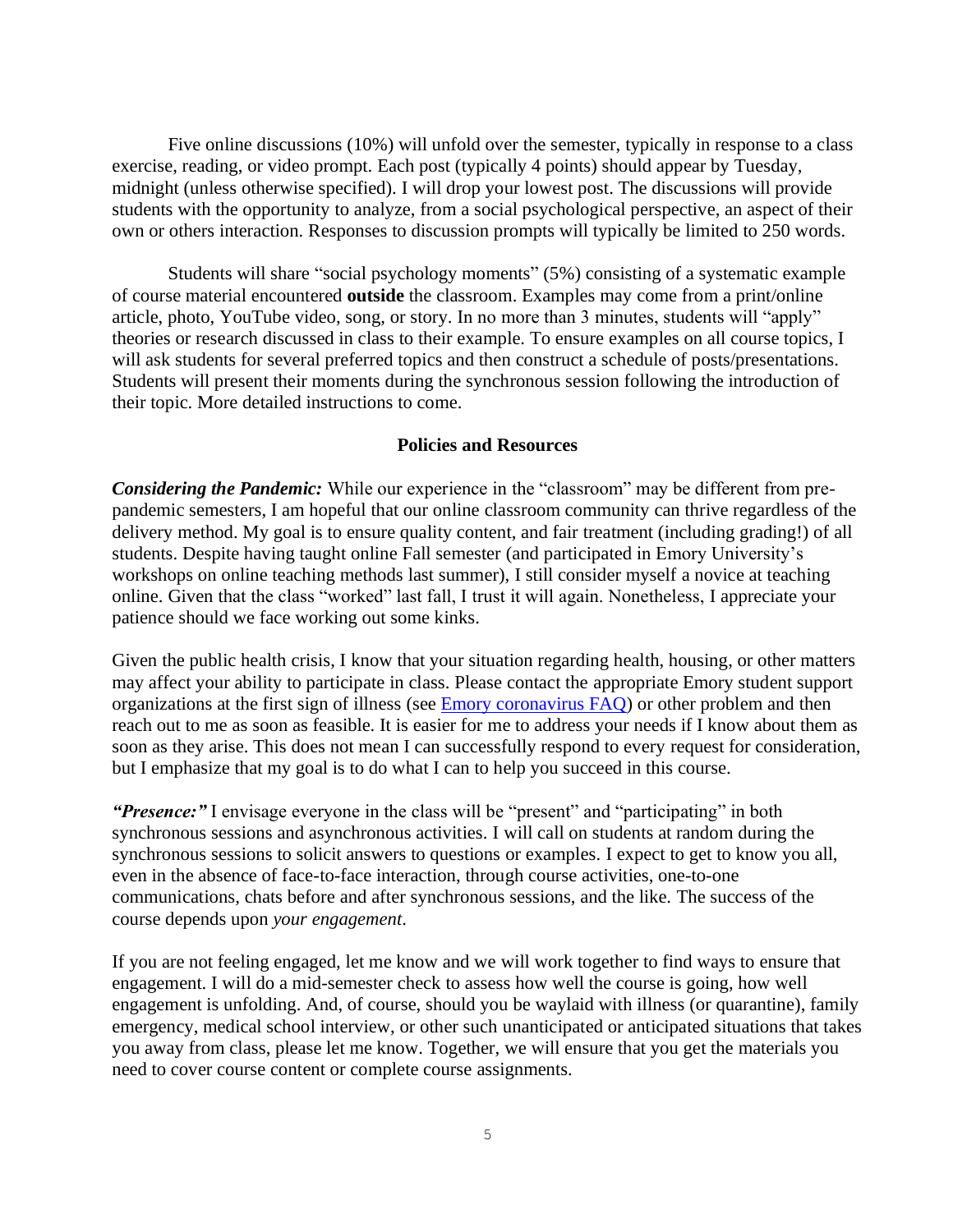*Email***:** Email is the best way to reach the TA or me. Please allow at least 24 hours for replies to emails. Should I receive the same question from multiple students, I will post announcements on the Canvas site (because, obviously, I have not communicated something clearly!). If you have an urgent concern about the course, contact me by calling the Sociology Department office (404-727- 7510); the staff will be able to reach me by phone.

*Late assignments*: Turning in online discussion comments or parts of the paper or the paper itself any time after the due date indicated on the syllabus constitutes a late assignment (the Canvas software helps me out here by automatically recording a submission date and time!). To receive full credit, you should submit assignments in a timely fashion, follow the format indicated in the assignment, and demonstrate thoughtfulness. Deviations from such patterns will result in point penalties (e.g., 1 point per day late).

*Honor Code:* The Emory University honor code applies fully to this course. When you take an exam or submit your assignments, you are pledging to the honor code. For reference, please consult [honor code policies.](http://catalog.college.emory.edu/academic/policies-regulations/honor-code.html)

*Disabilities*: Students with disabilities must contact the [Department of Accessibility Services \(](http://equityandinclusion.emory.edu/access/index.html)404- 727-9877) early in the semester to obtain proper documentation if accommodations are needed. Make sure everything is in order by the third week of the semester.

*Writing Center Access:* In composing your paper, you should feel free to avail yourself of the assistance available at the Emory Writing Center and the ESL Program. Tutors in these programs can assist with a range of projects and in a variety of forms, from inception of an idea, to structure of the document, use of sources, grammar, and word choice. (Proofreading, however, is outside of their purview!) Click to learn more about the [Writing Center](http://writingcenter.emory.edu/) or about [ESL tutoring.](http://college.emory.edu/oue/current-students/international-students/esl-program.html)

### **(Tentative) Course Outline**

(Contents below repeated in the Module "Overview" page in Canvas for each week)

|                                  | <b>MODULE 0: GETTING STARTED</b><br><b>Prior to January 25</b>                                                                                                                                                                                                                                                                                                                                                                                                                                              |
|----------------------------------|-------------------------------------------------------------------------------------------------------------------------------------------------------------------------------------------------------------------------------------------------------------------------------------------------------------------------------------------------------------------------------------------------------------------------------------------------------------------------------------------------------------|
|                                  | <b>Objectives:</b> Achieve familiarization with the technology to facilitate class sessions. Introduce course<br>content and prepare for first synchronous session.                                                                                                                                                                                                                                                                                                                                         |
| <b>Getting</b><br><b>Started</b> | Watch the Learning with Zoom video<br>Watch "Welcome" video, which reviews the syllabus and requirements<br>$\bullet$<br>Prepare for introductions during first synchronous session:<br>What is your name?<br>$\circ$<br>Describe in a few sentences the "place" (geographic location) you call home. For<br>$\circ$<br>example, Dr. Hegtvedt thinks of home as "the place where the sound meets the<br>mountains," otherwise known as Seattle).<br>Conclude with your year in school and major.<br>$\circ$ |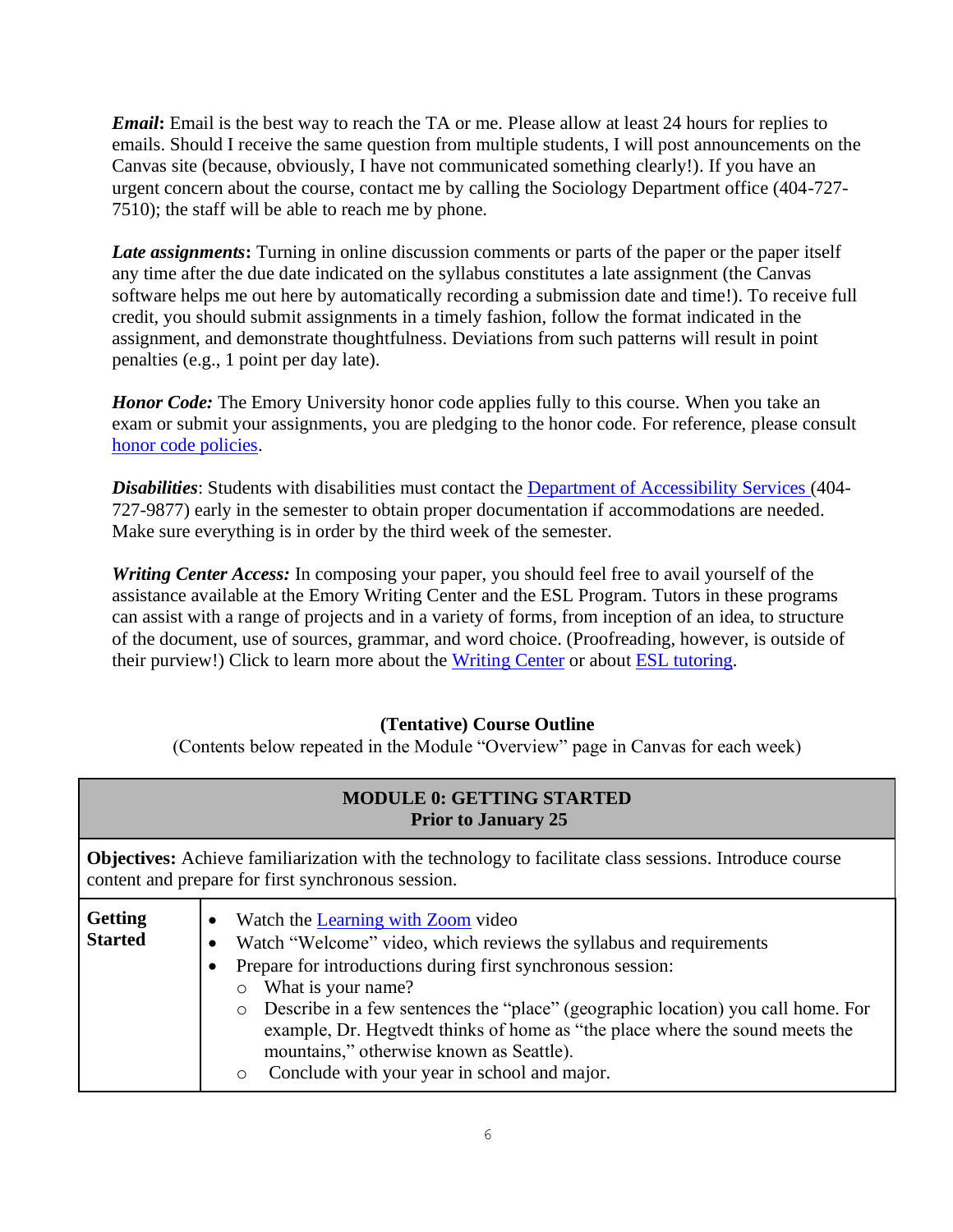# **To Access Synchronous Sessions**

## Click on the Zoom link on the Canvas Home Page.

# **SECTION 1: SOCIAL PSYCHOLOGY: ITS METHODS, ITS ROOTS**

## **MODULE 1: WHAT IS SOCIAL PSYCHOLOGY? Week January 25**

**Objectives:** Increase familiarity with each other through introductions. Review course content. Define social psychology, contrasting it with other fields. Explicate how the familiar is also the subject matter of scientific investigation, which reveals patterns that challenge common sense understandings.

|                                                          | <b>Asynchronous Preparation</b>                                                                                                                                                                                                                                                                                                                                                                                        |
|----------------------------------------------------------|------------------------------------------------------------------------------------------------------------------------------------------------------------------------------------------------------------------------------------------------------------------------------------------------------------------------------------------------------------------------------------------------------------------------|
| <b>Introduction</b><br>to Social<br><b>Psychology</b>    | Take the (ungraded) Social Psychology Knowledge Quiz<br>$\bullet$<br>Read: SP. "Introduction to the Interrelated Processes of Social Psychology." (Ch 1)<br>$\bullet$                                                                                                                                                                                                                                                  |
|                                                          | <b>Synchronous Session</b>                                                                                                                                                                                                                                                                                                                                                                                             |
| <b>Introduction</b><br>to Social<br><b>Psychology</b>    | Introductions and clarifications of information on "Welcome" video<br>$\bullet$<br>Mini-lecture: "Recognizing Social Psychological Processes When You See Them"<br>$\bullet$<br>Review of responses to Social Psychology Knowledge Quiz<br>$\bullet$<br><b>Breakout Group Activity: Planning Thanksgiving dinner (supplementary instructions</b><br>$\bullet$<br>and recording form)                                   |
|                                                          | <b>Post-Synchronous Session Activity</b>                                                                                                                                                                                                                                                                                                                                                                               |
| <b>Social</b><br><b>Psychology</b><br><b>Everywhere!</b> | <i>Online Discussion:</i> Reflect on the process that unfolded in your Thanksgiving dinner<br>$\bullet$<br>planning group in terms of your lay understanding of one of the following social<br>psychological concepts: identity, attitude, emotion, social influence, status. In a 200-<br>word (or fewer) post, describe how the interaction in your group illustrated the<br>concept. (due Monday, 1 p.m.; 4 points) |

## **MODULE 2: HOW DO SOCIAL PSYCHOLOGISTS STUDY INTERACTION? Week February 1**

**Objectives:** Illustrate how social psychologists move from hunches to abstract theorizing to systematic data collection endeavors. Grow familiar with forms of logic, development of theoretical explanations, and components of theories. Develop a basic understanding of methods used in social psychology (experiments, surveys, interviews, observation, archival analysis), including their advantages and disadvantages, and appropriateness of use.

|            | <b>Asynchronous Preparation</b>                                          |
|------------|--------------------------------------------------------------------------|
| Methods of | Read: SP. "Methods of Developing Social Psychological Knowledge." (Ch 2) |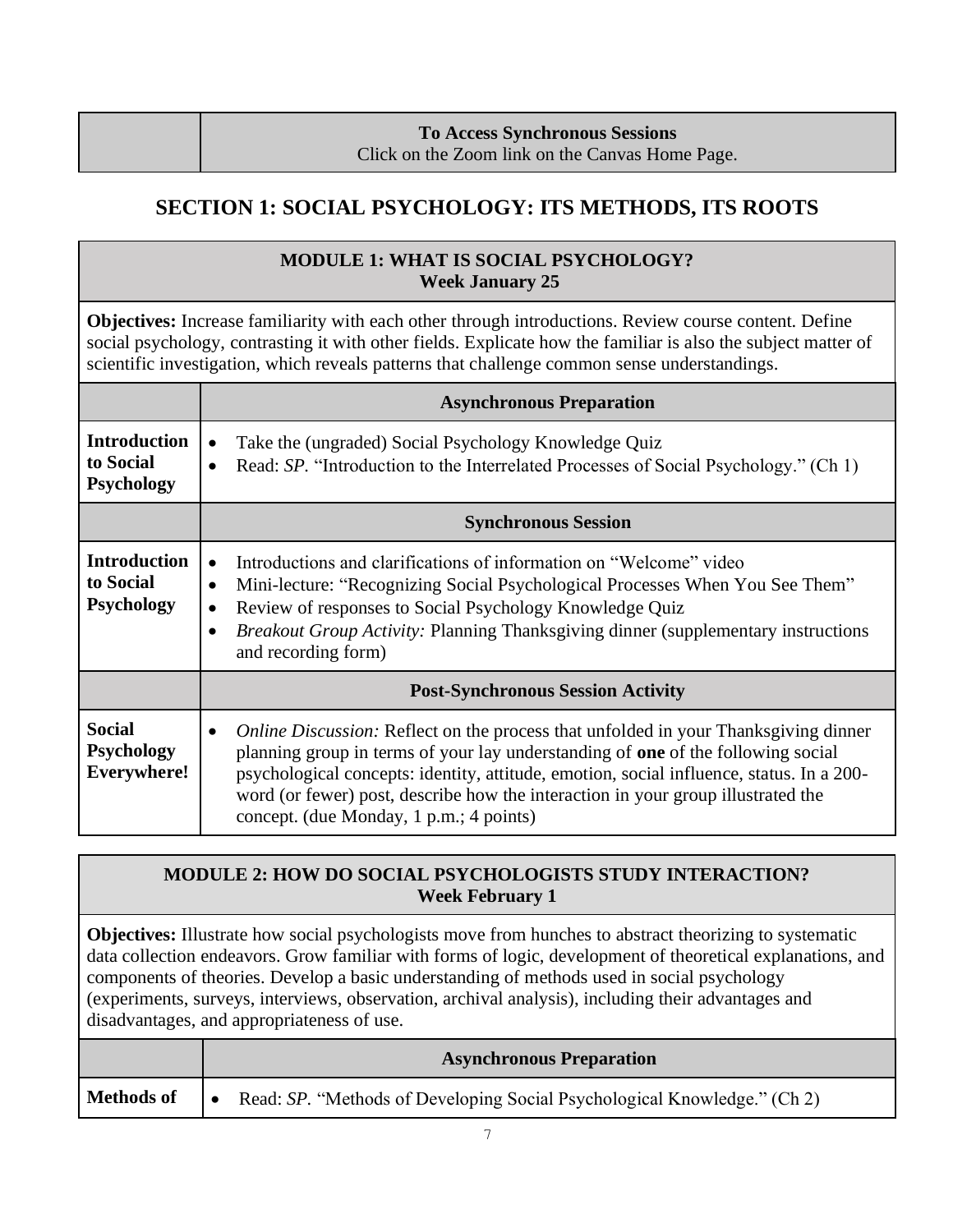| <b>Social</b><br><b>Psychology</b>                                 | Watch video: "Sheldon seeking help" and think about: why people do not help and<br>$\bullet$<br>how you might set up a study to examine "when will people help?"<br>Watch lecture video: "Logic of Scientific Inquiry"<br>$\bullet$<br>Watch video: Schachter 1959 "Fear and Affiliation" as it will be referenced in lecture<br>$\bullet$<br>video on Experimental Design<br>Watch lecture video: "Testing Theory: Experimental Design"<br>$\bullet$<br>Watch lecture video: "Investigating Reality: Surveys, Interviews, Observations,<br>$\bullet$<br>Archival Analysis" |
|--------------------------------------------------------------------|-----------------------------------------------------------------------------------------------------------------------------------------------------------------------------------------------------------------------------------------------------------------------------------------------------------------------------------------------------------------------------------------------------------------------------------------------------------------------------------------------------------------------------------------------------------------------------|
|                                                                    | <b>Synchronous Session</b>                                                                                                                                                                                                                                                                                                                                                                                                                                                                                                                                                  |
| <b>Interrogating</b><br><b>Methods</b>                             | Mini-lecture: "Fitting the Research Question to the Method"<br>$\bullet$<br>In-Class Poll: Research question and method matching.<br>$\bullet$<br>Recap and clarify information on methods videos.<br>$\bullet$<br><i>Breakout Group Activity:</i> Designing a study of helping behavior (supplementary<br>$\bullet$<br>instructions and recording form)                                                                                                                                                                                                                    |
|                                                                    | <b>Post-Synchronous Activities</b>                                                                                                                                                                                                                                                                                                                                                                                                                                                                                                                                          |
| <b>Discerning</b><br><b>Connections</b><br>among<br><b>Studies</b> | <i>Breakout Group Presentations:</i> Create and record formal 5-minute presentation of the<br>$\bullet$<br>study your group designed (due Monday, 1 p.m.)<br>Watch study design videos by other groups<br>$\bullet$<br><i>Online Discussion:</i> Helping Behavior Study Design (due Thursday, midnight; 4)<br>$\bullet$<br>points)                                                                                                                                                                                                                                          |

## **MODULE 3: HOW DO INDIVIDUALS SOCIALLY CONSTRUCT THEIR WORLDS? Week February 8**

**Objectives:** Demonstrate how people develop meanings, which drive interaction. Anchor arguments in premises of the Symbolic Interaction perspective. Emphasize relevance of meanings to the development of the self and component identities. Analyze the role of others in shaping an individual's sense of self.

|                                               | <b>Asynchronous Preparation</b>                                                                                                                                                                                                  |  |
|-----------------------------------------------|----------------------------------------------------------------------------------------------------------------------------------------------------------------------------------------------------------------------------------|--|
| <b>Social</b><br><b>Construction</b>          | Read: SP. "Individual in a Social World." (Ch 3)<br>$\bullet$<br>Watch lecture video: "Social Constructionism and Symbolic Interaction"                                                                                          |  |
| <b>The Social</b><br><b>Self</b>              | Watch lecture video: "Emergence of the Social Self"<br>$\bullet$<br>Watch lecture video: "Cross-cultural and Historical Differences in Conceptions of the<br>$\bullet$<br>Self"                                                  |  |
|                                               | <b>Synchronous Session</b>                                                                                                                                                                                                       |  |
| <b>The Social</b><br><b>Self</b><br>continued | Review Questions about Research Proposal Paper and Social Psychology Moments<br>$\bullet$<br><b>Breakout Group Activity: Symbols</b><br>Mini-lecture: "The Self & Impression Management (The Case of Social Media)"<br>$\bullet$ |  |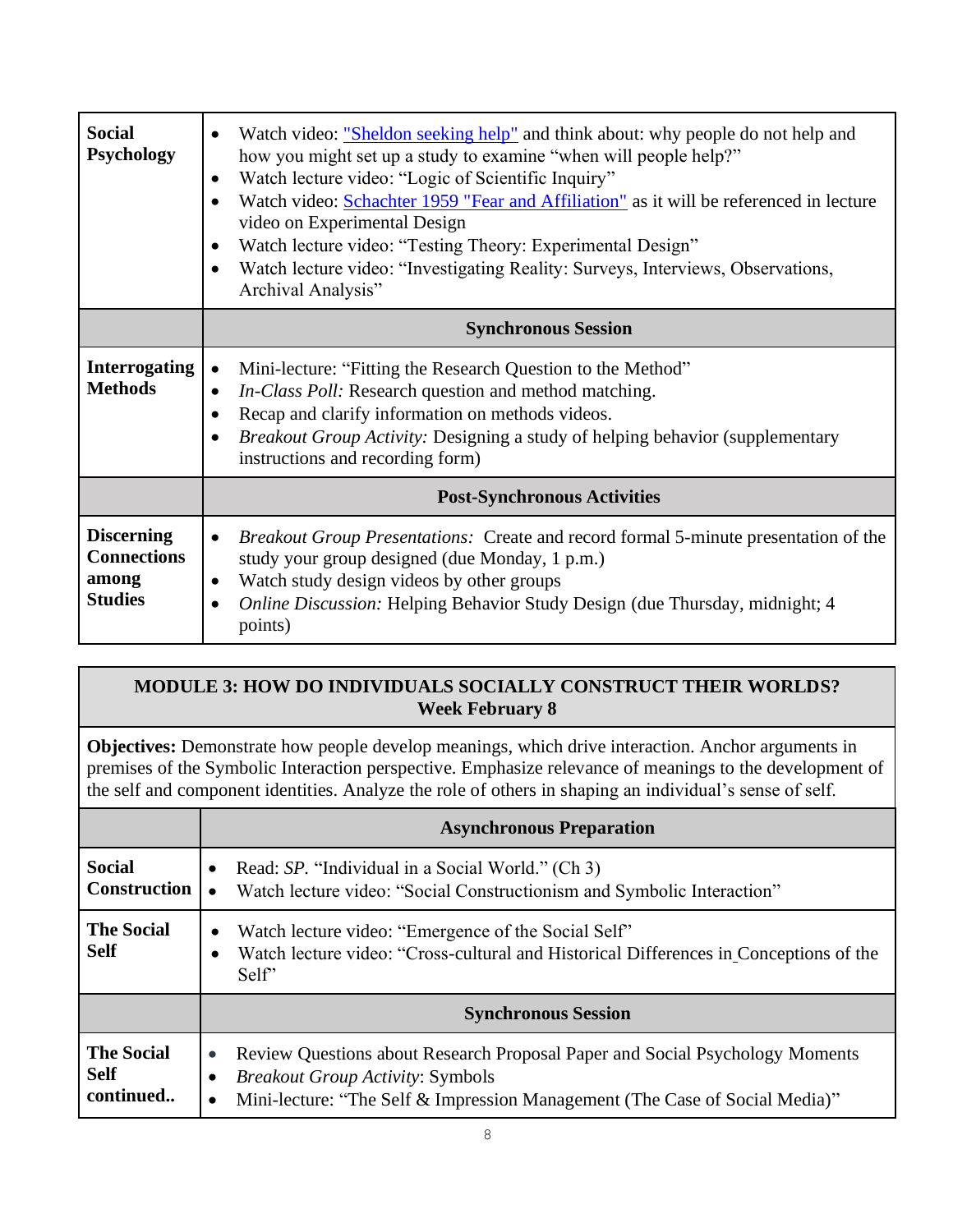|  | <b>Post-Synchronous Activities</b>                             |
|--|----------------------------------------------------------------|
|  | Complete the Social Psychology Moments Survey by Friday at 5pm |

## **REST MODULE Week February 15**

**Objectives:** Ensure adherence to the College designated "rest day," February 17 by cancelling the synchronous session that day. In absence of class session, students may begin to review asynchronous materials for Module 4 the following week. Also, students should begin to firm up descriptions for the mini research proposal assignment.

| <b>Asynchronous Preparation</b>                                                                                                                                                     |
|-------------------------------------------------------------------------------------------------------------------------------------------------------------------------------------|
| Begin review asynchronous materials for Module 4<br>Firm up descriptions for mini research proposal assignment<br>Meet, as desired, with instructor or TA about proposal assignment |
| <b>Synchronous Session</b>                                                                                                                                                          |
| <b>Cancelled</b>                                                                                                                                                                    |
| <b>Post-Synchronous Activities</b>                                                                                                                                                  |
| None                                                                                                                                                                                |

## **MODULE 4: HOW DO IDENTITIES PLAY OUT IN INTERACTION? Week February 22**

**Objectives:** Outline how identities shape ongoing interaction. Explain how individuals maintain or change identities, owing to the reactions of others (as described in Identity Theory). Consider the extent to which individuals negotiate their identities and strategically manipulate them.

|                                  | <b>Asynchronous Preparation</b>                                                                                                                                                                                                                                                                                                                                                                                                                                                                                    |
|----------------------------------|--------------------------------------------------------------------------------------------------------------------------------------------------------------------------------------------------------------------------------------------------------------------------------------------------------------------------------------------------------------------------------------------------------------------------------------------------------------------------------------------------------------------|
| <b>Identity</b><br><b>Theory</b> | Online Exercise: "Who am I?"<br>Read: SP. "Identity Processes." (Ch 4)<br>Watch lecture video: "Identities in Interaction"<br>Read: Collett, Jessica L., Kelcie Vercel, and Olevia Boykin. 2015. "Using Identity<br>$\bullet$<br>Processes to Understand Persistent Inequality in Parenting." Social Psychology<br><i>Quarterly</i> 78:345-64.<br>Read: Khanna, Nikki and Cathryn Johnson. 2010. "Passing as Black: Racial Identity<br>٠<br>Work among Biracial Americans." Social Psychology Quarterly 73:380-97. |
|                                  | <b>Synchronous Session</b>                                                                                                                                                                                                                                                                                                                                                                                                                                                                                         |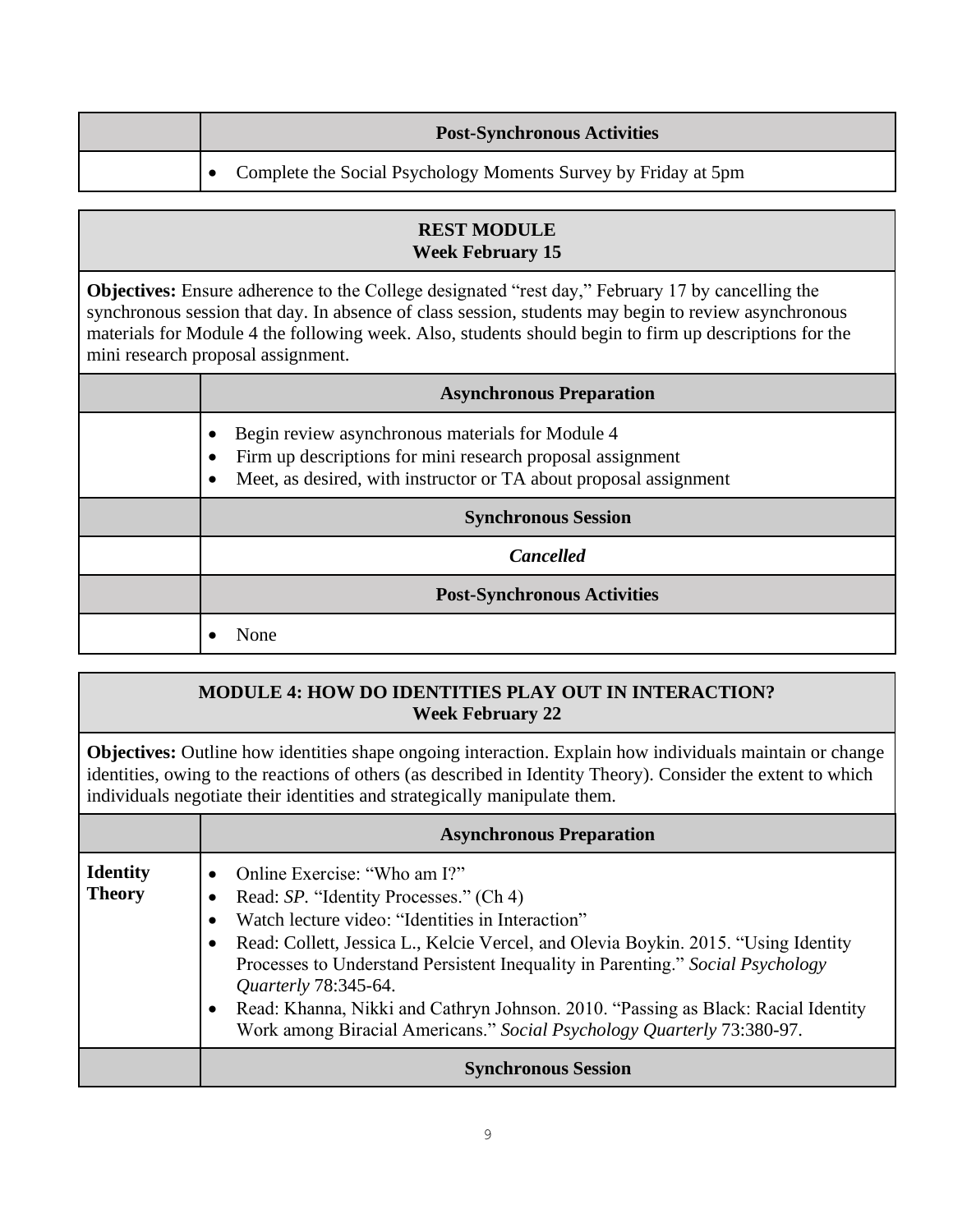| Social Psychology Moments (Module 3)<br>Class Discussion: "Who am I?" Exercise<br>Mini-lecture: "Applying Identity Theory: Gender and Race"<br><b>Breakout Group Discussion: Identities and inequality</b> |
|------------------------------------------------------------------------------------------------------------------------------------------------------------------------------------------------------------|
| <b>Post-Synchronous Activities</b>                                                                                                                                                                         |
| Submit description of mini research proposal assignment (February 24, midnight)<br>Exam 1 (Due Monday, March 1, 1 p.m.)                                                                                    |

# **SECTION 2: PERCEPTUAL & AFFECTIVE PROCESSES**

## **MODULE 5: HOW DO PEOPLE PROCESS SOCIAL INFORMATION? Week March 1**

**Objectives:** Understand how people process information about others and what affects the types of information they perceive. Explain how cognitive filtering and fast versus slow modes of social thinking influence the impressions we form of our social world.

|                                                      | <b>Asynchronous Preparation</b>                                                                                                                                                                                                                    |
|------------------------------------------------------|----------------------------------------------------------------------------------------------------------------------------------------------------------------------------------------------------------------------------------------------------|
| <b>Processing</b><br><b>Social</b><br><b>Stimuli</b> | Read: SP. "Intraindividual Processes: Social Cognition." (Ch 5, pp 91-107)<br>Watch lecture video: "What Is `Social` about Cognition?<br>Read: Kahneman, Daniel. Thinking, Fast and Slow. Chapter 1.<br>Watch lecture video: "Dual-Process Models" |
|                                                      | <b>Synchronous Session</b>                                                                                                                                                                                                                         |
|                                                      | Social Psychology Moments (Module 4)<br>Mini-lecture: "Impression Formation"<br><b>Breakout Group Discussion: Considering heuristics</b>                                                                                                           |
|                                                      | <b>Post-Synchronous Session Activity</b>                                                                                                                                                                                                           |
|                                                      | None                                                                                                                                                                                                                                               |

## **MODULE 6: HOW DO PEOPLE DETERMINE THE CAUSES OF BEHAVIOR? Week March 8**

**Objectives:** Consider "why" and "when" perceivers want to determine the cause of someone's behavior (i.e., they make an *attribution*). Identify types of information contributing to attributions. Compare formal models of attribution processes and assess their shortcomings. Contrast motivational and informational perceptual "shortcuts" used to determine causes of behavior.

| <b>Asynchronous Preparation</b> |  |
|---------------------------------|--|
|---------------------------------|--|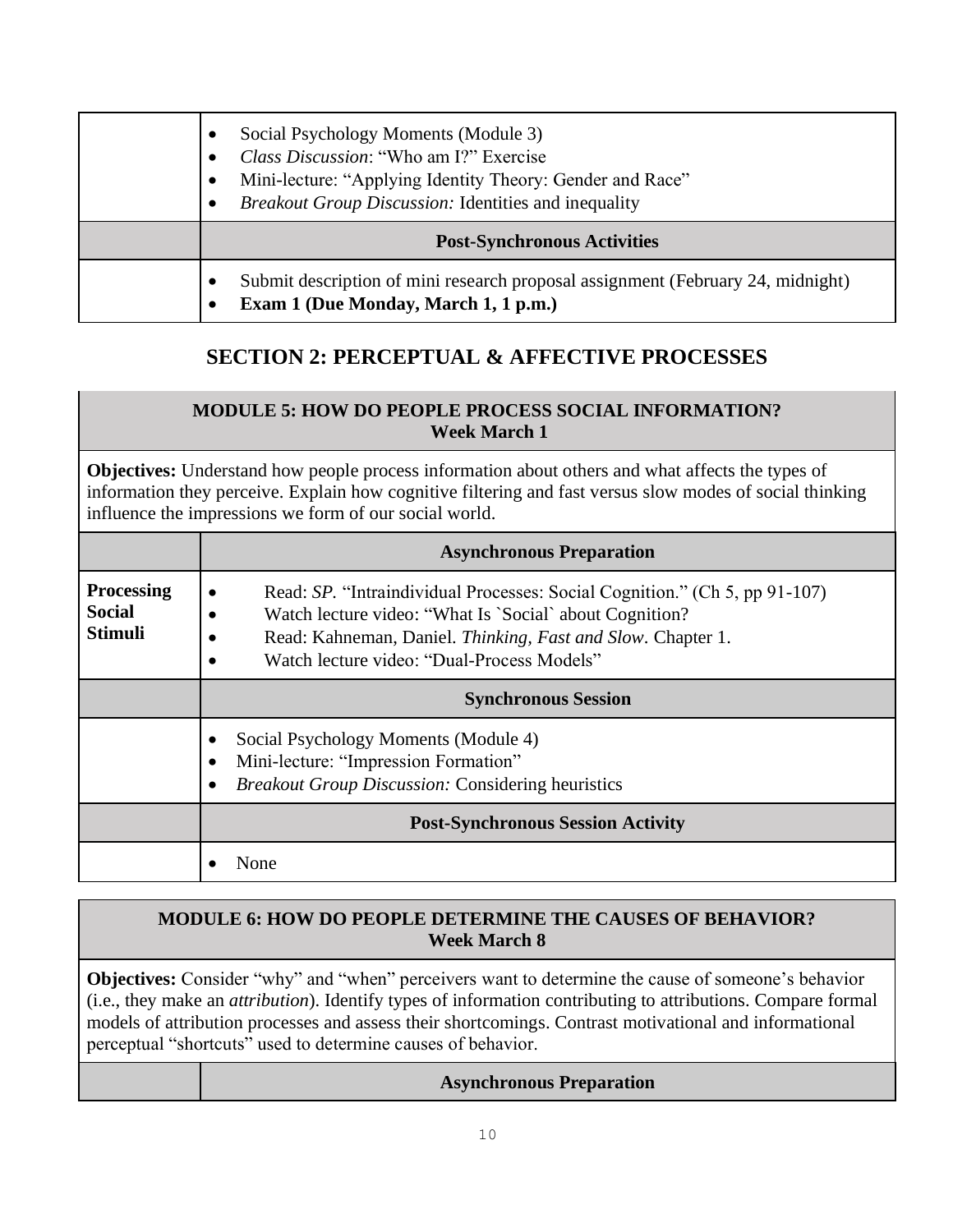| <b>Attribution</b><br><b>Processes</b> | Read: SP. "Intra-Individual Processes: Social Cognition." (Ch 5, pp 108-14)<br>$\bullet$<br>Watch lecture video: "Considerations for Asking 'Why'?"<br>$\bullet$<br>Watch lecture video: "Models of Attribution Processes"<br>$\bullet$<br>Watch video: <i>Eye of the Beholder</i> (30 minutes)<br>$\bullet$<br>Online Discussion: Eye of the Beholder (due Tuesday, midnight; 4 points)<br>$\bullet$<br>Read: SP. "Intra-Individual Processes: Social Cognition." (Ch 5, pp 114-28)<br>$\bullet$<br><b>Synchronous Session</b> |
|----------------------------------------|---------------------------------------------------------------------------------------------------------------------------------------------------------------------------------------------------------------------------------------------------------------------------------------------------------------------------------------------------------------------------------------------------------------------------------------------------------------------------------------------------------------------------------|
|                                        | Social Psychology Moments (Module 5)<br>٠<br>Mini-lecture: "Models" of Attribution Versus the Reality of Perceiving"<br>$\bullet$<br>Breakout Group Activity: "Enacting" errors and biases<br>$\bullet$                                                                                                                                                                                                                                                                                                                         |
|                                        | <b>Post-Synchronous Session Activity</b>                                                                                                                                                                                                                                                                                                                                                                                                                                                                                        |
|                                        | None                                                                                                                                                                                                                                                                                                                                                                                                                                                                                                                            |

## **MODULE 7: HOW DO ATTITUDES DEVELOP, CHANGE, AND SHAPE BEHAVIOR? Week March 15 (College designated "no assignments due")**

**Objectives:** Consider what an attitude is and what it does. Gain familiarity with the basic mechanisms of attitude development. Contrast persuasion strategies and consistency models for attitude change. Question whether attitudes shape behavior or behavior shapes attitudes.

|                                                     | <b>Asynchronous Preparation</b>                                                                                                                                                                                                                                                                                                                                                                                                                                                                                                                                                                                                                                                                                          |
|-----------------------------------------------------|--------------------------------------------------------------------------------------------------------------------------------------------------------------------------------------------------------------------------------------------------------------------------------------------------------------------------------------------------------------------------------------------------------------------------------------------------------------------------------------------------------------------------------------------------------------------------------------------------------------------------------------------------------------------------------------------------------------------------|
| <b>Attitude</b><br><b>Development</b><br>and Change | Take online survey: Environmental Concerns<br>$\bullet$<br>Read: SP. "Intra-Individual Processes: Attitudes." (Ch 6, pp 129-49)<br>$\bullet$<br>Watch lecture video: "Defining and Developing Attitudes"<br>$\bullet$<br>Watch lecture video: "Attitude Change through Persuasion and Inconsistency"<br>$\bullet$<br>Read: SP. "Intra-Individual Processes: Attitudes." (Ch 6, pp 149-61)<br>Read: De Leeuw, Astrid, Pierre Valois, Icek Ajzen, and Peter Schmidt. 2015. "Using<br>$\bullet$<br>the Theory of Planned Behavior to Identify Key Beliefs Underlying Pro-<br>Environmental Behavior in High-School Students: Implications for Educational<br>Interventions." Journal of Environmental Psychology 42:128-38. |
|                                                     | <b>Synchronous Session</b>                                                                                                                                                                                                                                                                                                                                                                                                                                                                                                                                                                                                                                                                                               |
|                                                     | Social Psychology Moments (Module 6)<br><i>Class Activity:</i> Using the Elaboration Likelihood Model (ELM) to change attitudes<br>$\bullet$<br>about wearing a mask during a pandemic<br>Mini-lecture: "Specifying When Attitudes Affect Behaviors" (using results from<br>$\bullet$<br><b>Environmental Concerns survey</b> )                                                                                                                                                                                                                                                                                                                                                                                          |
|                                                     | <b>Post-Synchronous Session Activity</b>                                                                                                                                                                                                                                                                                                                                                                                                                                                                                                                                                                                                                                                                                 |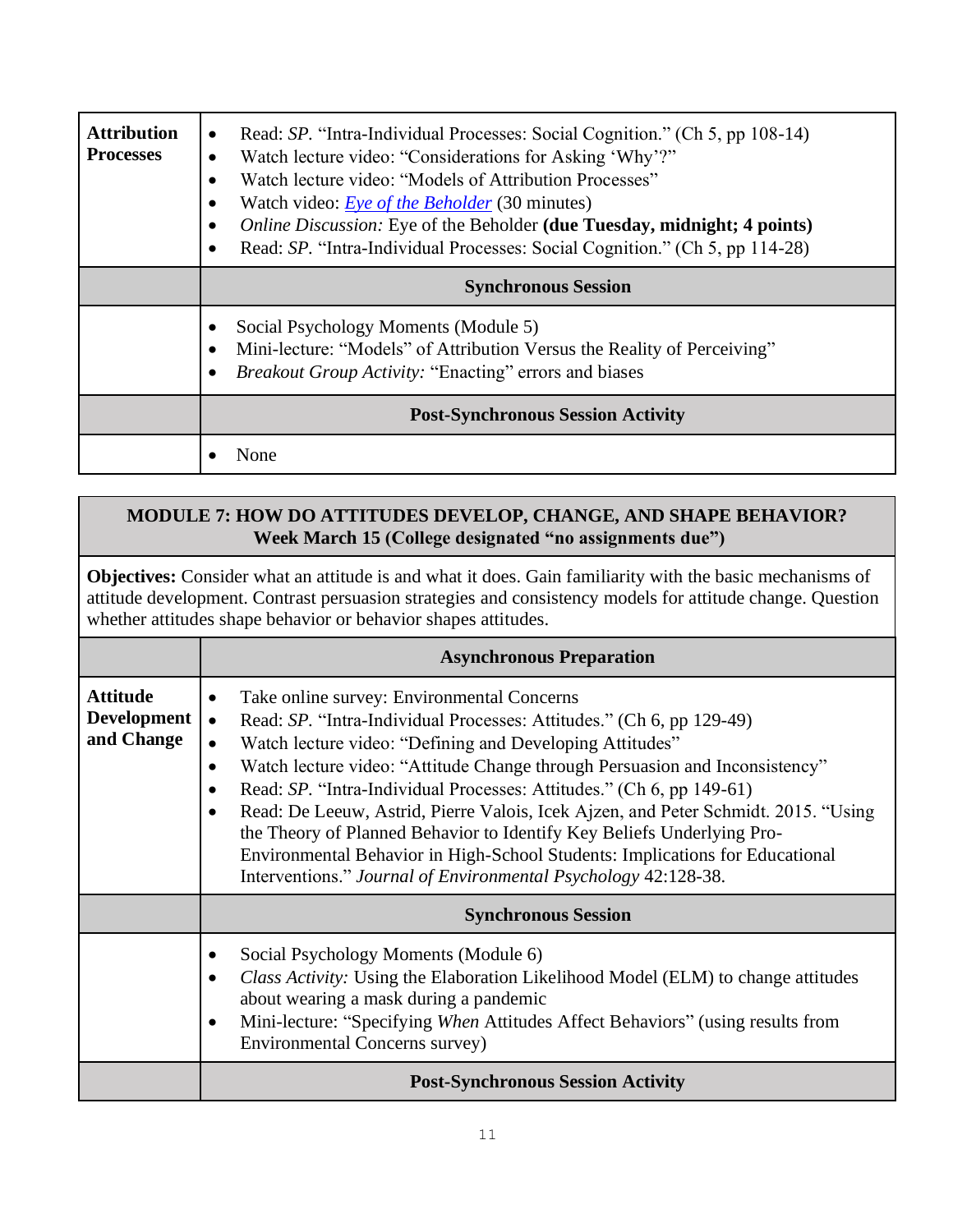• *Online Discussion:* Political Campaign Ad (due Monday, March 22, 1 p.m.)

#### **MODULE 8: HOW DO PEOPLE EXPERIENCE EMOTIONS? WHY AND HOW ARE EMOTIONS KEPT IN CHECK? Week March 22**

**Objectives:** Consider the social functions of emotions. Gain familiarity with types and dimensions of emotions and how emotion experiences arise. Compare the experience of emotion with emotion displays. Explore how culture shapes emotions and emotion rules. Understand the impact of emotions on social interactions.

|                                                     | <b>Asynchronous Preparation</b>                                                                                                                                                                                                                                                                                                                                                                                                                                                                                                                                                                                   |
|-----------------------------------------------------|-------------------------------------------------------------------------------------------------------------------------------------------------------------------------------------------------------------------------------------------------------------------------------------------------------------------------------------------------------------------------------------------------------------------------------------------------------------------------------------------------------------------------------------------------------------------------------------------------------------------|
| <b>Emotions</b><br>and Social<br><b>Interaction</b> | Read: SP. "Beyond Cognition: Affect and Emotions." (Ch 7)<br>$\bullet$<br>Watch lecture video: "Emotions: The Basics"<br>$\bullet$<br>Watch lecture video: "Theoretical Approaches to Emotion"<br>$\bullet$<br>Read: Smith, Allen C. III and Sherryl Kleinman. 1989. "Managing Emotions in<br>$\bullet$<br>Medical School: Students' Contacts with the Living and the Dead." Social Psychology<br><i>Quarterly</i> 52:56-69.<br>Read: Zalewski, Jacqueline M., and Leigh S. Shaffer. 2011. "Advising students to<br>value and develop emotional labor skills for the workplace." NACADA Journal<br>$31(2):44-54.$ |
|                                                     | <b>Synchronous Session</b>                                                                                                                                                                                                                                                                                                                                                                                                                                                                                                                                                                                        |
|                                                     | Social Psychology Moments (Module 7)<br>$\bullet$<br>Mini-lecture: "How Do People Express Emotions"<br><i>Breakout Group Activity:</i> Managing emotions                                                                                                                                                                                                                                                                                                                                                                                                                                                          |
|                                                     | <b>Post-Synchronous Session Activity</b>                                                                                                                                                                                                                                                                                                                                                                                                                                                                                                                                                                          |
|                                                     | Submit 5 articles for mini research proposal assignment (March 24, midnight)                                                                                                                                                                                                                                                                                                                                                                                                                                                                                                                                      |

| <b>MODULE 9: ATTRACTION – HOW DO RELATIONSHIPS DEVELOP?</b> |
|-------------------------------------------------------------|
| <b>Week March 29</b>                                        |

**Objectives:** Define attraction and explore the social, structural, and cultural factors that affect attraction. Outline how relationships are developed and maintained.

|                   | <b>Asynchronous Preparation</b>                                                                                                                                                        |
|-------------------|----------------------------------------------------------------------------------------------------------------------------------------------------------------------------------------|
| <b>Attraction</b> | Read: Christakis, Nicholas A. and James H. Fowler. 2009. Connected (Pp 61-81)<br>"Love the One You're With"). New York: Little Brown and Company.<br>Watch lecture video: "Attraction" |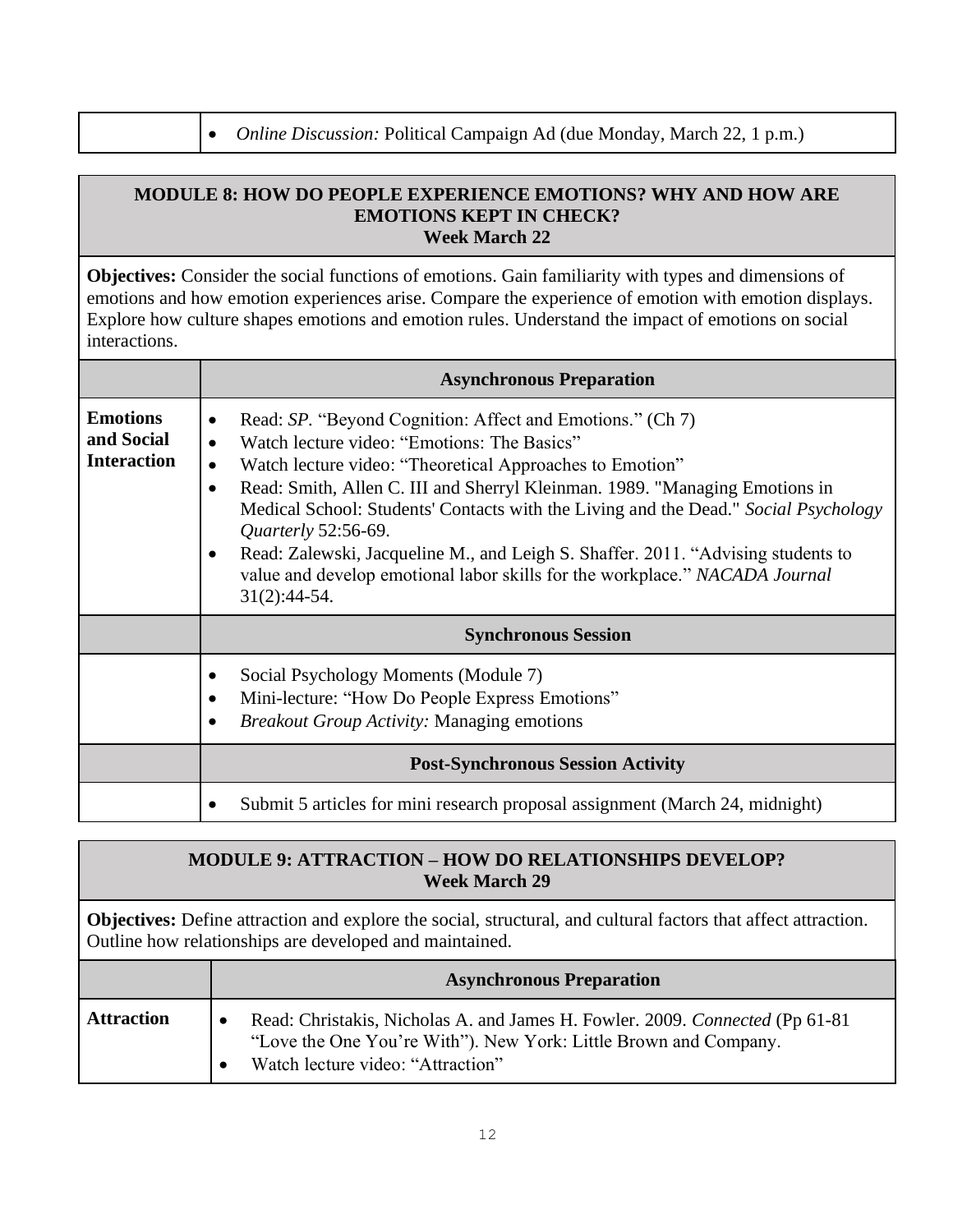| <b>Relationships</b> | Watch lecture video: "Relationships"<br>$\bullet$<br>Read: Hobbs, Mitchell, Stephen Owen, and Livia Gerber. 2017. "Liquid Love?<br>Dating Apps, Sex, Relationships and the Digital Transformation of Intimacy."<br>Journal of Sociology 53(2):271-84. |
|----------------------|-------------------------------------------------------------------------------------------------------------------------------------------------------------------------------------------------------------------------------------------------------|
|                      | <b>Synchronous Session</b>                                                                                                                                                                                                                            |
|                      | Social Psychology Moments (Module 8)<br>Mini-lecture: "How Do Modern Relationships Unfold"<br><b>Breakout Group Activity: Dating scripts</b>                                                                                                          |
|                      | <b>Post-Synchronous Session Activity</b>                                                                                                                                                                                                              |
|                      | Exam 2 (Due Monday, April 5, 1 p.m.)                                                                                                                                                                                                                  |

# **SECTION 3: GROUP PROCESES**

## **MODULE 10: WHAT IS A GROUP AND HOW DOES INFLUENCE UNFOLD IN GROUPS? Week April 5**

**Objectives:** Distinguish what makes a group a group, distinct from a collectivity of individuals. Provide an overview of general consequences of social influence, including how outcomes like conformity, compliance, and obedience differ. Investigate factors affecting and processes underlying conformity.

|                                   | <b>Asynchronous Preparation</b>                                                                                                                                                                                                                                                                                                                                                                                                                                                                                      |
|-----------------------------------|----------------------------------------------------------------------------------------------------------------------------------------------------------------------------------------------------------------------------------------------------------------------------------------------------------------------------------------------------------------------------------------------------------------------------------------------------------------------------------------------------------------------|
| <b>Defining</b><br>"group"        | Read: SP. "Status Processes in Groups." (Ch 8, pp 201-03)<br>Watch lecture video: "Defining 'Group'"                                                                                                                                                                                                                                                                                                                                                                                                                 |
| <b>Social</b><br><b>Influence</b> | Read: SP. "Status Processes in Groups." (Ch 8, pp 203-08)<br>Read: SP. "Legitimacy: Shaping Behavior in Groups and Organizations." (Ch 10, pp<br>$251-56$<br>Watch video: Social conformity<br>Read: Nakayachi, Kazuya, Taku Ozaki, Yukihide Shibata, and Ryosuke Yokoi. 2020.<br>"Why Do Japanese People Use Masks Against COVID-19, Even Though Masks Are<br>Unlikely to Offer Protection from Infection?" Frontiers in Psychology 11: 1918.<br>Watch lecture video: "Social Influence Processes and Consequences" |
|                                   | <b>Synchronous Session</b>                                                                                                                                                                                                                                                                                                                                                                                                                                                                                           |
|                                   | Social Psychology Moments (Module 9)<br><i>Breakout Group Activity:</i> What counts in conformity? Information or social pressure<br>or "who you are"?<br>Mini-lecture: "Stimulating Conformity, Rejecting Conformity"                                                                                                                                                                                                                                                                                               |
|                                   | <b>Post-Synchronous Session Activity</b>                                                                                                                                                                                                                                                                                                                                                                                                                                                                             |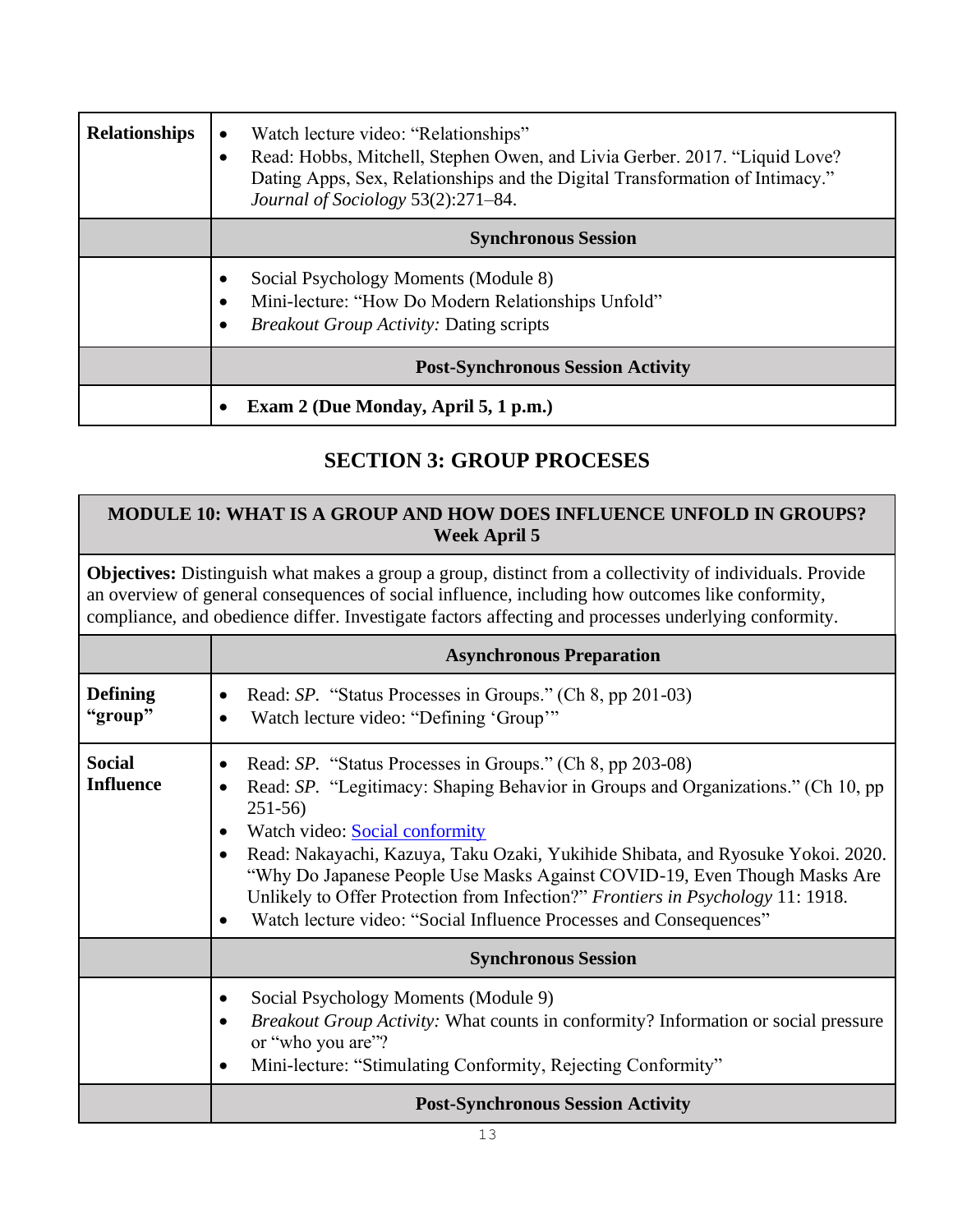• None

| <b>MODULE 11: WITHIIN GROUP PROCESSSES: STATUS &amp; POWER</b><br><b>Week April 12</b> |                                                                                                                                                                                                                                                                           |
|----------------------------------------------------------------------------------------|---------------------------------------------------------------------------------------------------------------------------------------------------------------------------------------------------------------------------------------------------------------------------|
|                                                                                        | <b>Objectives:</b> Define status and power. Examine how each develops within groups and affects group<br>interactions. Consider how to disrupt the reproduction of inequality that each produces.                                                                         |
|                                                                                        | <b>Asynchronous Preparation</b>                                                                                                                                                                                                                                           |
| Status &<br><b>Power</b>                                                               | Read: SP, Chapter 8, pp. 208-215; 217-221<br>Watch lecture video: "Status"<br>Read: SP, Chapter 9, pp. 231-235, 238-243, 246-247<br>Watch lecture video: "Power"<br><i>Online Discussion:</i> Identifying power structures (due Tuesday, midnight; 4 points)<br>$\bullet$ |
|                                                                                        | <b>Synchronous Session</b>                                                                                                                                                                                                                                                |
|                                                                                        | Social Psychology Moments (Module 10)<br>Mini-lecture: "Disrupting Status, Disrupting Power Structures"<br><i>Breakout Group Activity: Status interventions</i>                                                                                                           |
|                                                                                        | <b>Post-Synchronous Session Activity</b>                                                                                                                                                                                                                                  |
|                                                                                        | None                                                                                                                                                                                                                                                                      |

### **MODULE 12: BETWEEN GROUP PROCESSES: INTERGROUP DYNAMICS → STEREOTYPES, PREJUDICE, AND DISCRIMINATION Week April 19 -- Monday Synchronous Session!!!**

**Objectives:** Examine processes between groups stemming from power (resources) and social status differences that cultivate intergroup conflict. Gain an understanding of theories of realistic (group) conflict, group position, and social identity. Investigate how intergroup conflict fuels the development of stereotypes, prejudice, and discrimination. Characterize specific forms (and measurement) of prejudice and discrimination, and consider the effects of perceptions of prejudice and discrimination. Examine the conditions necessary to undermine intergroup conflict and its consequences.

|                                                                     | <b>Asynchronous Preparation</b>                                                                                                                                                                                                                                                                                                                              |
|---------------------------------------------------------------------|--------------------------------------------------------------------------------------------------------------------------------------------------------------------------------------------------------------------------------------------------------------------------------------------------------------------------------------------------------------|
| Intergroup<br>Processes,<br>Prejudice, and<br><b>Discrimination</b> | • Read: $SP$ . "Intergroup Processes" (Ch 12, pp 309-20)<br>Watch video: Robbers Cave<br>$\bullet$<br>• Watch lecture video: "Intergroup Processes $&$ Conflict"<br>Read: "Intergroup Processes" (Ch 12, pp 321-30)<br>$\bullet$<br>Watch lecture video: "Prejudice and Discrimination"<br>$\bullet$<br>Read: SP. "Intergroup Processes." (Ch 12, pp 330-34) |